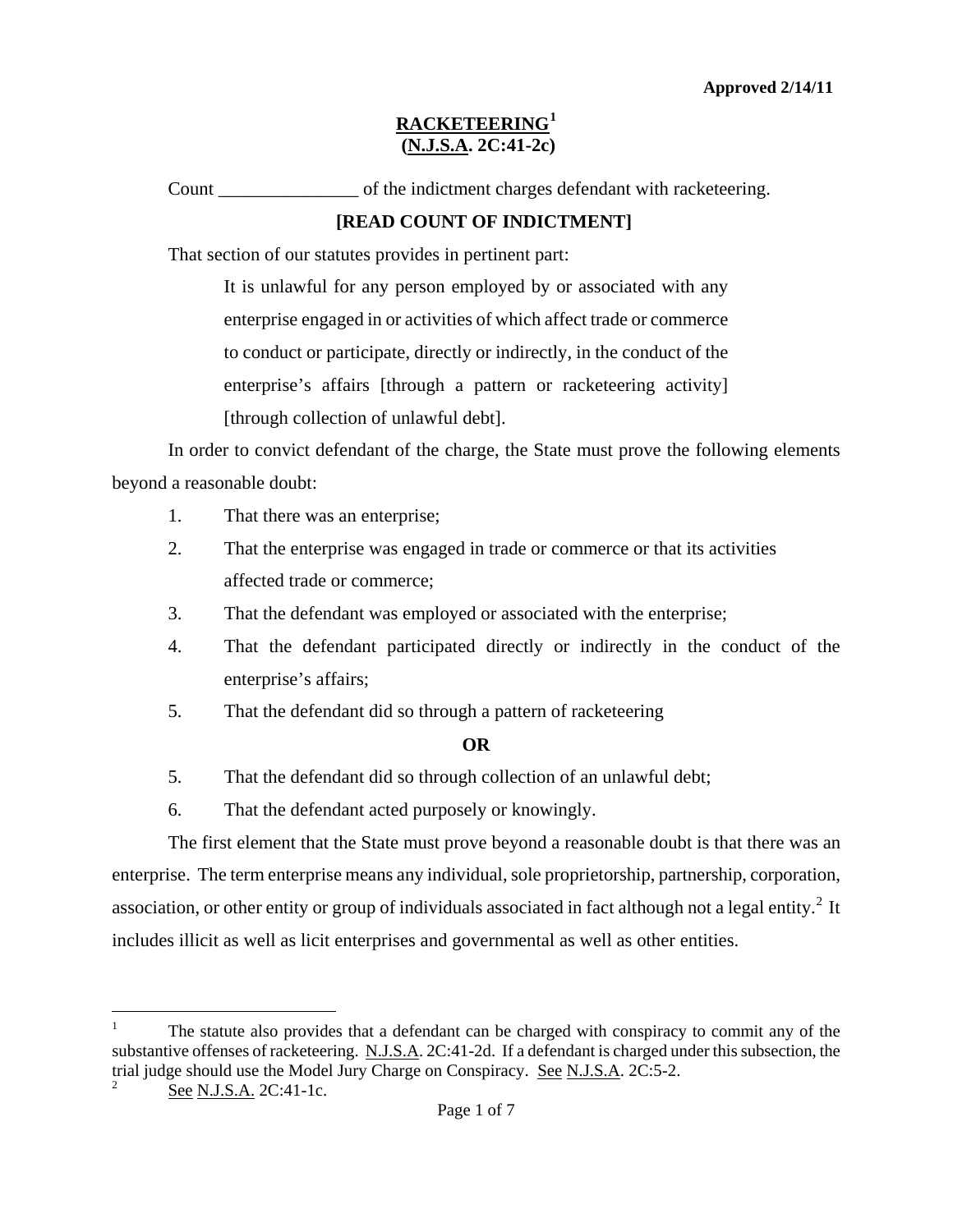There does not need to be a distinct, ascertainable structure to constitute an enterprise. Rather, the term embodies any group of persons associated in fact and includes traditional organized crime groups, with internal command systems or structures, as well less organized and nontraditional criminal groups. While the term is broad, it targets only organized crime type activities that are substantial in nature. $3$ 

The enterprise must have an organization, the hallmark of which consists in the kinds of interactions that become necessary when a group, to accomplish its goal(s), divides among its members tasks that are necessary to achieve a common purpose. The division of labor and the separation of functions undertaken by the participants serve as the distinguishing marks of the enterprise because when a group divides and assembles its labors in order to accomplish its criminal purposes, it must necessarily engage in a high degree of planning, cooperation and coordination, and, in effect, constitute itself as an organization.<sup>4</sup>

Evidence of an ascertainable structure will support an inference that the group engaged in carefully planned or highly coordinated criminal activity and thus, will support the conclusion that an enterprise existed. But apart from an organization's structure, the focus of the evidence must be on the number of people involved, their knowledge of the objectives of the association, how they associated with each other, whether they each performed discrete roles in carrying out the scheme, the level of planning involved, how decisions were made, the coordination involved in implementing decisions and how frequently the group engaged in incidents or committed acts of racketeering activity and the length of time between the acts.<sup>[5](#page-1-1)</sup>

The second element that the State must prove beyond a reasonable doubt is that the enterprise engaged in trade or commerce in New Jersey or that the activities affected trade or commerce in New Jersey.<sup>[6](#page-1-2)</sup> The terms "trade or commerce" include any type of economic activity that relates to services or commodities.

 $\overline{3}$ 3 State v. Ball, 141 N.J. 142, 161 (1995), cert. denied sub nom. Mocco v. New Jersey, 516 U.S. 1075, 116 S.Ct. 779 (1996).

<span id="page-1-0"></span> $\frac{4}{5}$  State v. Ball, 141 N.J. at 162.

<span id="page-1-1"></span> $\frac{5}{6}$  State v. Ball, 141 N.J. at 162-63.

<span id="page-1-2"></span><sup>6</sup> State v. Casilla, 362 N.J. Super. 554, 565 (App. Div.), certif. denied, 178 N.J. 251 (2003) (State must prove that enterprise engaged in trade or commerce in New Jersey or affected trade or commerce in New Jersey).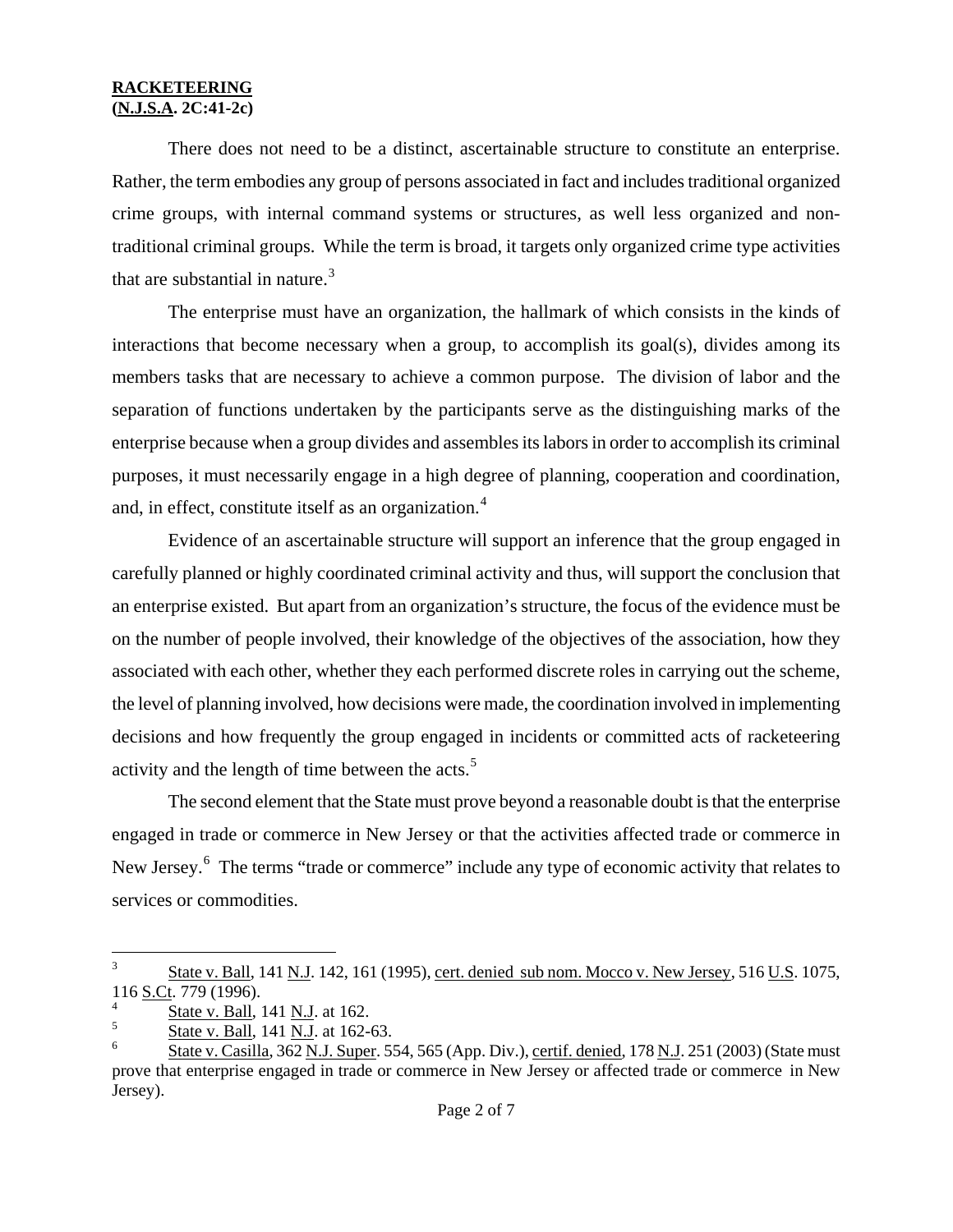The third element that the State must prove beyond a reasonable doubt is that defendant was employed by or associated with the enterprise. A person is employed by or associated with an enterprise if he/she has a position or a functional connection with the enterprise that enables him/her to engage or participate directly or indirectly in the affairs of the enterprise. To conduct or participate in the affairs of the enterprise means to act purposefully or knowingly in the affairs of the enterprise in the sense of engaging in activities that seek to further, assist or help effectuate the goals of the enterprise. Those activities may include acts that are managerial or supervisory or exercise control and direction over the goals or over the methods used to achieve the goals of the enterprise.

However, the State does not have to show that the defendant is himself/herself a supervisor or a manager.<sup>[7](#page-1-1)</sup> Participatory conduct or activities also may be found in acts that are below the managerial or supervisory level, and do not exert control or direction over the affairs of the enterprise, as long as the actor, directly or indirectly, knowingly seeks to carry out, assist, or further the operations of the enterprise or otherwise seeks to implement or execute managerial or supervisory decisions.

The fourth element that the State must prove beyond a reasonable doubt is that defendant participated directly or indirectly in the conduct of the enterprise's affairs. Essentially, a defendant participates in the affairs of the enterprise if he/she directly or indirectly purposely or knowingly seeks to carry out, assist or further the operations of the enterprise. The State must prove beyond a reasonable doubt that the defendant was involved in incidents of racketeering conduct in a knowing effort to assist the enterprise's goal, which the State alleges was \_\_\_\_\_\_\_\_\_\_\_\_\_\_\_\_\_\_\_\_.

The fifth element that the State must prove beyond a reasonable doubt is that defendant participated directly or indirectly in the conduct of the enterprise's affairs through a pattern of racketeering activity. A pattern of racketeering requires the State to prove beyond a reasonable doubt (1) that defendant engaged in at least two incidents of racketeering conduct, one of which must have occurred after June 5, 1981, and the last of which must have occurred within 10 years of a prior incident of racketeering activity, $^8$  $^8$  and (2) that the incidents of racketeering activity embrace

<span id="page-2-1"></span>i<br>Li State v. Ball, 141 N.J. at 174-75.

<span id="page-2-0"></span>The statute excludes from the 10 year period any time the defendant spent in prison. N.J.S.A. 2C:41-1(d)(1). If this is relevant in a case, the parties and trial court should discuss a way to inform the jury of that fact without unduly prejudicing the defendant.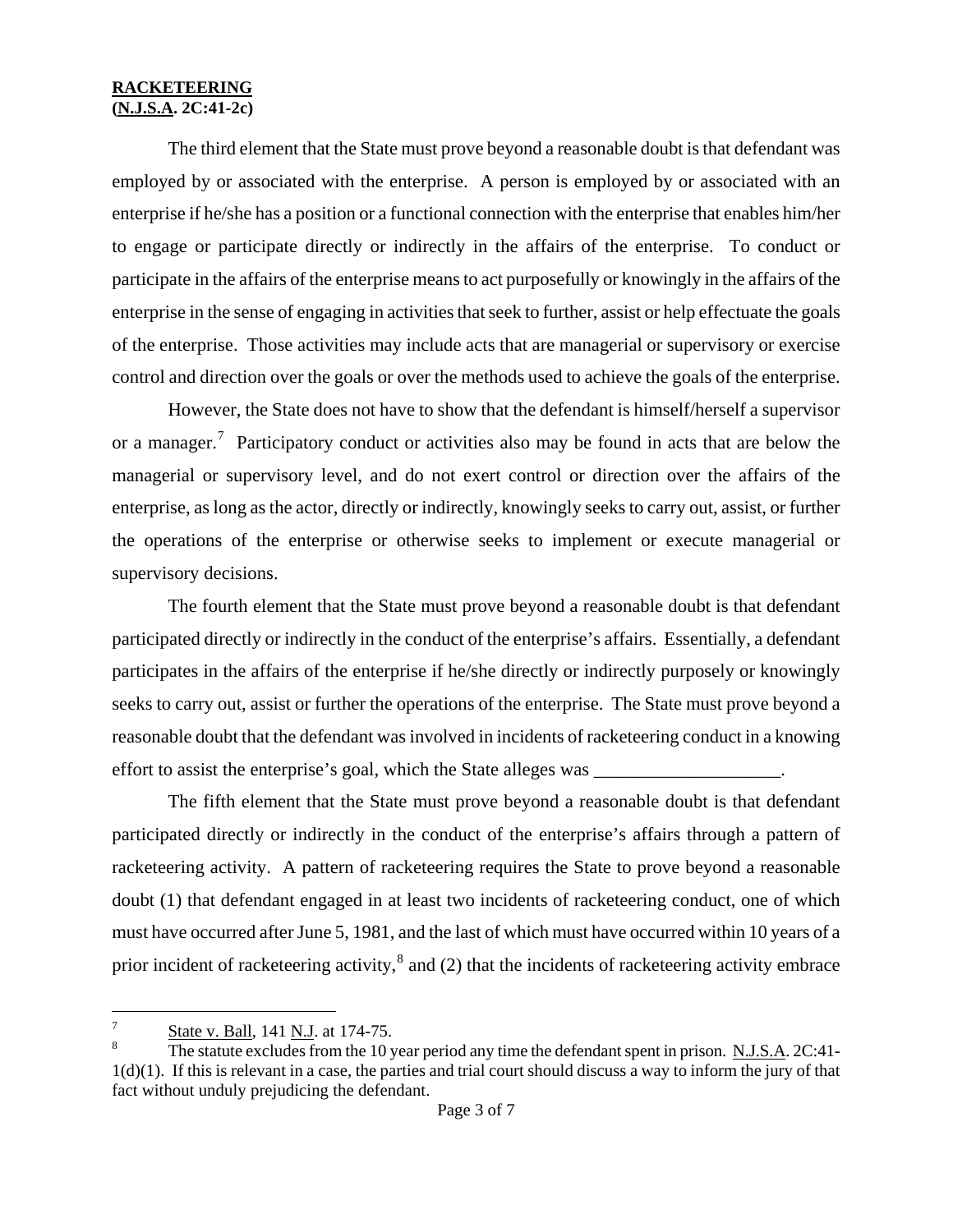criminal conduct that has either the same or similar purposes, results, participants or victims or methods of commission or are otherwise interrelated by distinguishing characteristics and are not isolated incidents.

The concept of pattern of racketeering activity is not designed to punish mere repeated offenses. To be a pattern, there must be more than a string of two or more similarly-committed crimes. There must be some degree of relatedness, of continuity or threat of continuity. You should use a totality of the circumstances approach, considering factors such as the number of unlawful acts, the length of time over which the acts were committed, the similarity of the acts, the number of victims, the number of perpetrators and the character of the unlawful activity in determining whether a pattern existed.

There may be incidents that occur sequentially over time. This criminal activity must encompass incidents of criminal conduct that are not disconnected or isolated. Incidents of racketeering that occur sequentially, to overcome any inference that they are totally disconnected or isolated, must exhibit some temporal connection or continuity over time.<sup>[9](#page-2-1)</sup>

In this case, the State alleges that the incidents of racketeering activity were **\_\_\_\_\_\_\_\_\_\_[Charge elements of substantive crimes or, if already charged, remind jurors of those definitions].[10](#page-3-0)** The State must prove beyond a reasonable doubt that defendant committed [at least two of] these crimes and that the crimes he/she committed were a continuing series of crimes that constitute a pattern of racketeering. You must unanimously agree about the crimes defendant committed.

While the pattern of racketeering activity is a separate and distinct element from the element of enterprise, nevertheless, evidence that serves to prove one element may also be considered in determining whether the State has proven the other. In other words, evidence that proves the

i<br>Li  $\frac{9}{10}$  State v. Ball, 141 N.J. at 167-69.

<span id="page-3-1"></span><span id="page-3-0"></span>The crimes or conduct which are eligible for racketeering activity are set forth in N.J.S.A. 2C:41-1a(1) and (2). Note that N.J.S.A. 2C:41-1a(1) was amended in 1995, 1999, 2003, 2005 and 2007 to add various crimes to those eligible for racketeering activity. Inclusion in the indictment of a crime which was not in effect at the time of the alleged offense could raise an ex post facto issue, at least in the absence of a continuing crime.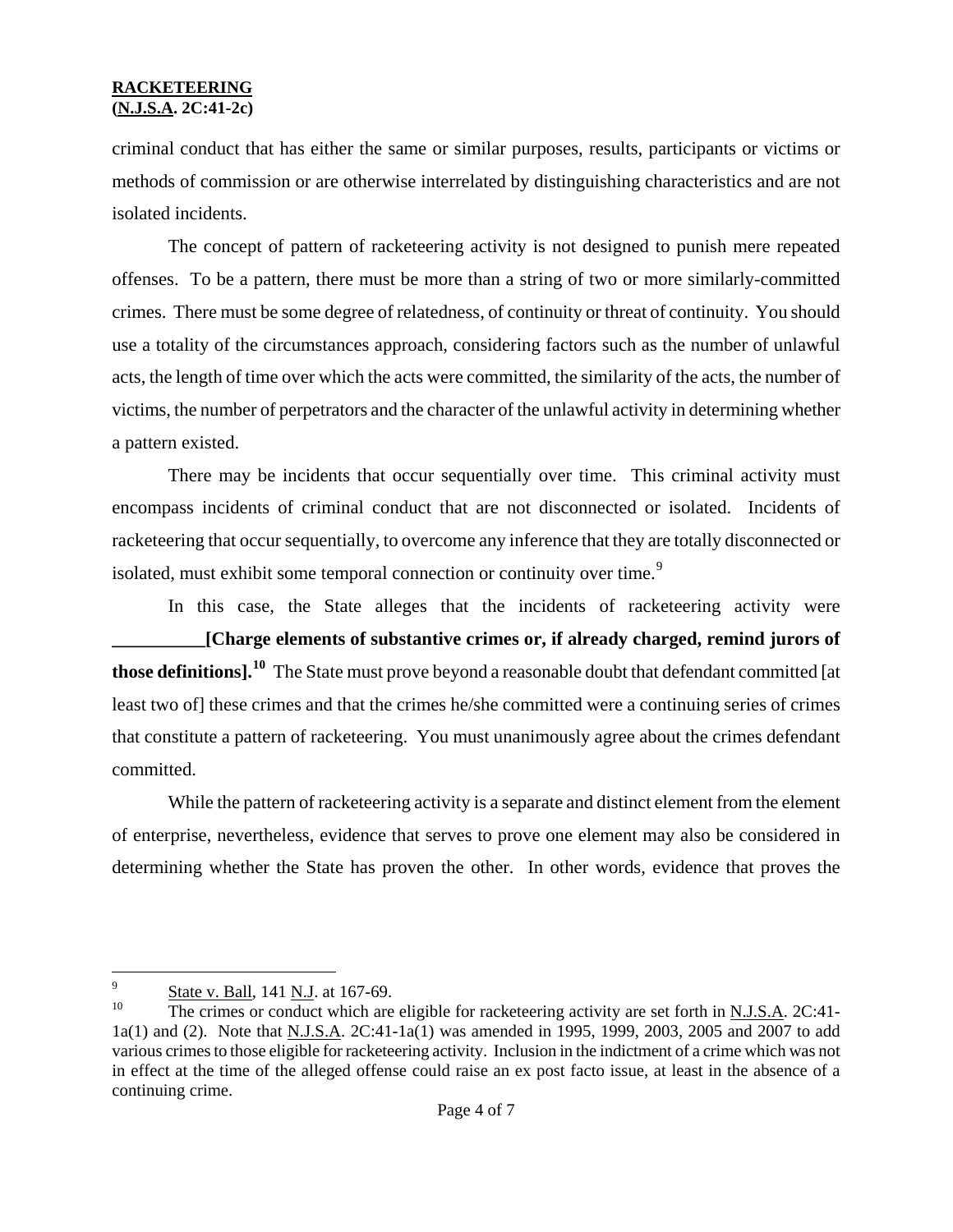existence of the enterprise need not be distinct or different from the proof that establishes the pattern of racketeering activity.<sup>[11](#page-3-1)</sup>

### **OR**

The fifth element that the State must prove beyond a reasonable doubt is that defendant participated directly or indirectly in the conduct of the enterprise's affairs through collection of unlawful debt. Unlawful debt means a debt which was incurred or contracted in gambling activity which was in violation of the law of the United States, a state or political subdivision or which is unenforceable under state or federal law in whole or in part as to principal or interest because of the laws relating to usury. $^{12}$  $^{12}$  $^{12}$ 

In this case, the State alleges that defendant \_\_\_\_\_\_\_\_\_\_\_\_\_ (set forth allegations of collection of unlawful debt).

The sixth element that the State must prove beyond a reasonable doubt is that defendant acted purposely or knowingly. A person acts purposely with respect to the nature of his/her conduct or the result of that conduct if it is his/her conscious object to engage in conduct of that nature or to cause such a result. A person acts purposely with respect to attendant circumstances if the person is aware of the existence of such circumstances or believes or hopes that they exist. "With purpose," "designed," "with design," or equivalent terms have the same meaning.

A person acts knowingly with respect to the nature of his/her conduct or the attendant circumstances if he/she is aware that the conduct is of that nature or that such circumstances exist or the person is aware of a high probability of their existence. A person acts knowingly with respect to a result of the conduct if he/she is aware that it is practically certain that the conduct will cause a result. "Knowing," "with knowledge," or equivalent terms have the same meaning.

Purpose and knowledge are states of mind that cannot be seen and can only be determined by inference from conduct, words or acts. Therefore, it is not necessary that the State produce witnesses to testify that a defendant said that he/she purposely or knowingly did something. His/Her purpose or knowledge may be gathered from his/her acts and conduct, from all that he/she said and

<span id="page-4-1"></span><span id="page-4-0"></span> $11$  $\frac{11}{12}$  State v. Ball, 141 N.J. at 161-62.

See N.J.S.A. 2C:41-1e.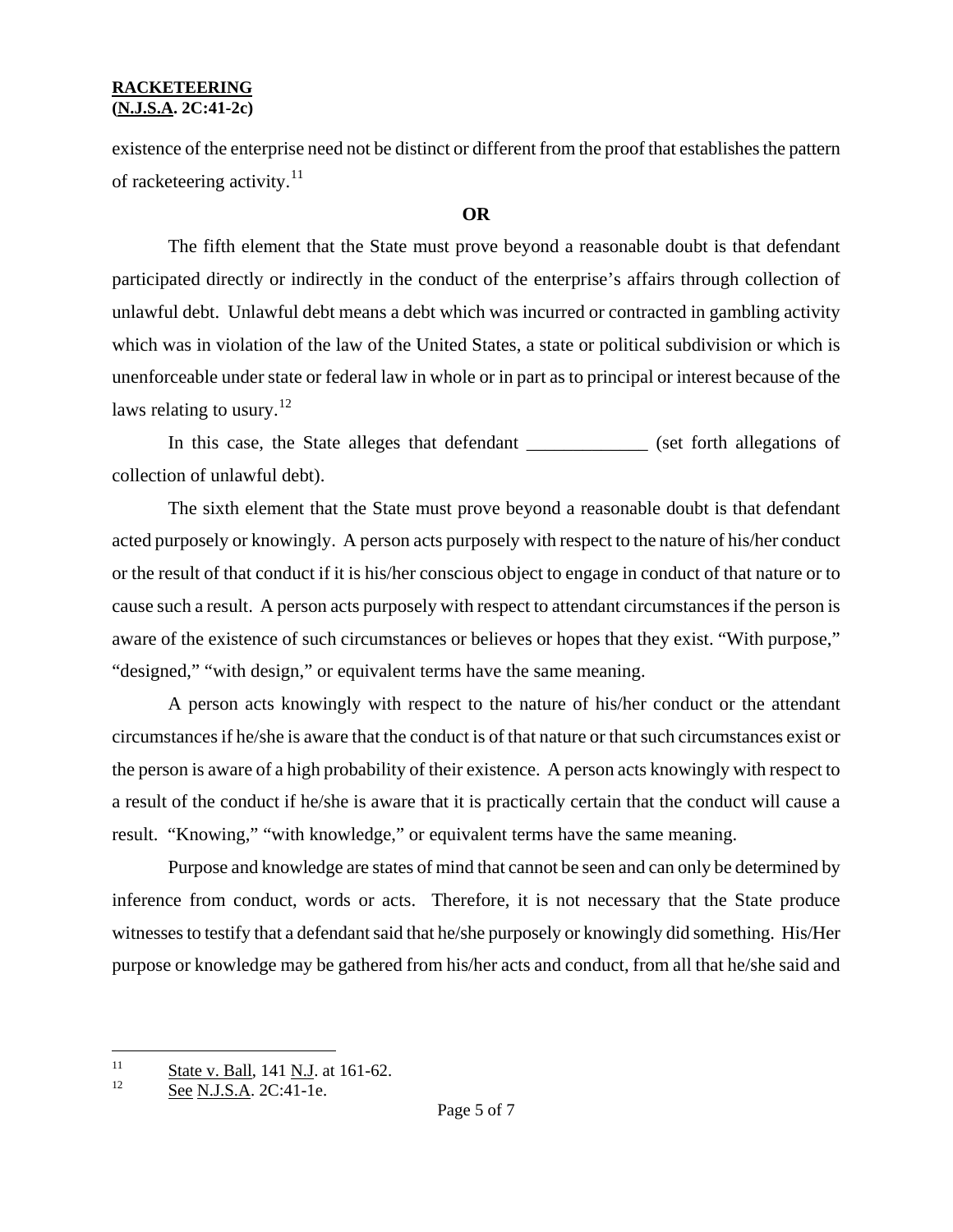did at the particular time and place, and from all the surrounding circumstances reflected in the testimony [and evidence adduced at trial].

If the State has proven each of these elements beyond a reasonable doubt, then you must find the defendant guilty. If the State has failed to prove any element beyond a reasonable doubt, then you must find the defendant not guilty.

# **[CHARGE IF APPROPRIATE]**[13](#page-4-1)

If you find defendant guilty of racketeering beyond a reasonable doubt, you must go on to consider whether the State has proven beyond a reasonable doubt that the pattern of racketeering activity involved a crime of violence. Here, the State alleges that the racketeering activity involved the violent crime of  $\frac{14}{14}$  $\frac{14}{14}$  $\frac{14}{14}$ 

If you find that the State has proven beyond a reasonable doubt that the racketeering activity involved the violent crime of\_\_\_\_\_\_\_\_\_\_\_\_\_\_\_\_\_\_\_\_\_, then you must find defendant guilty of racketeering involving a crime of violence. If you find that the State has failed to prove beyond a reasonable doubt that the racketeering activity involved the violent crime of then you must find defendant not guilty of racketeering involving a crime of violence and guilty of racketeering.

#### **OR**

If you find defendant guilty of racketeering beyond a reasonable doubt, you must go on to consider whether the State has proven beyond a reasonable doubt that the pattern of racketeering activity involved the use of a firearm. A firearm means [choose appropriate] any handgun, rifle, shotgun, machine gun, automatic or semi-automatic rifle, or any gun, device or instrument in the nature of a weapon from which may be fired or ejected any solid projectable ball, slug, pellet, missile or bullet, or any gas, vapor or other noxious thing, by means of a cartridge or shell or by the action of an explosive or the igniting of flammable or explosive substances. It shall also include, without limitation, any firearm which is in the nature of an air gun, spring gun or pistol or other

<sup>13</sup> The racketeering statute provides that racketeering is ordinarily a second degree crime, but is a first degree crime when the defendant violates any provision of N.J.S.A. 2C:41-2 which involves a crime of violence, the use of firearms or a crime of the first degree. N.J.S.A. 2C:41-3a.

<span id="page-5-0"></span>Presumably, the "crimes of violence" already have been charged to the jury. If not, the trial court must charge the jury on the elements of the crimes. See State v. MacIlwraith, 344 N.J. Super. 544, 548 (App. Div. 2001) (analyzing similar element in terroristic threats offense).